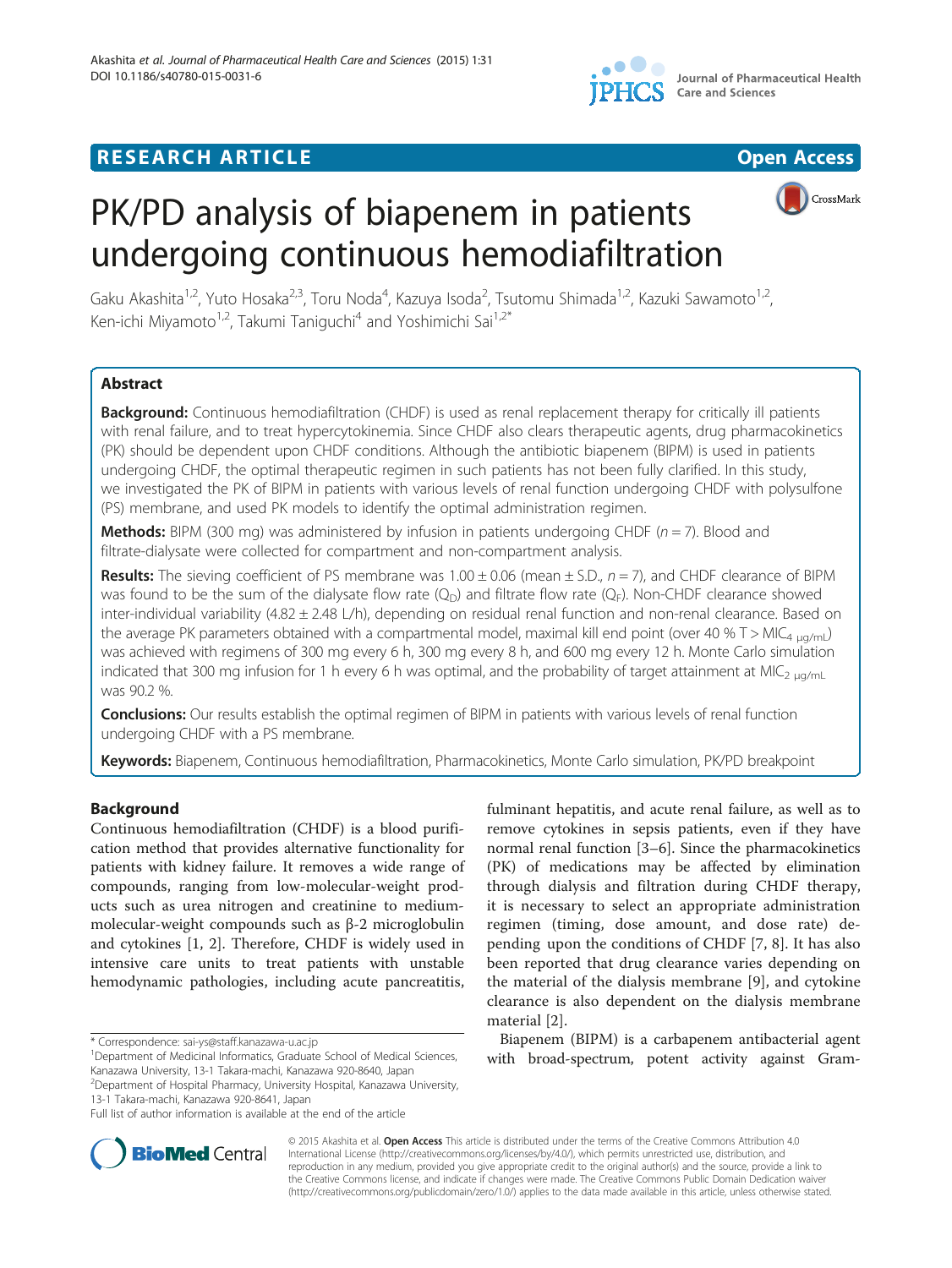<span id="page-1-0"></span>positive, Gram-negative, and anaerobic bacteria [\[10\]](#page-8-0). It is not cleaved by dehydropeptidase-1 (DHP-1), unlike other penem antibiotics such as panipenem and imipenem, and can be used as a single agent without the need for formulation of a nephrotoxicity-reducing agent or DHP-1 in-hibitor [[11](#page-8-0)–[13\]](#page-8-0). Carbapenems are classified as timedependent antibiotics, and the clinical outcome is closely correlated with the duration for which the drug concentration remains at or above the minimum inhibitory concentration (MIC); the time above the MIC  $(T > MIC)$ needs to be over 20 and 40 % of the dosing interval to achieve stasis and maximal kill as end points, respectively [[14](#page-8-0), [15\]](#page-8-0). For carbapenem antibiotics, sensitive MIC and intermediate MIC are defined as  $\geq 4$  μg/mL and  $\geq 8$  μg/mL, respectively [[16](#page-8-0)]. To obtain optimum effects of BIPM, we need to predict T > MIC from the PK parameters of BIPM. BIPM is mainly excreted from the kidneys, and clearance of BIPM in patients with renal failure is decreased to 2.62 L/h, i.e., approximately 20 % of that of healthy adults [\[17](#page-8-0)]. CHDF also alters the clearance of BIPM, and Ikawa et al. have reported on PK modeling and dosage adaptation of BIPM during CHDF with a polymethyl methacrylate (PMMA) membrane in patients with renal failure [[18\]](#page-8-0). The PK of single BIPM administration was calculated using multi-compartment models, and it was found that the dose amount and dosing interval were important factors determining the value of  $%$  of T > MIC. However, their models were applicable only to patients with renal failure. Since CHDF is also used for patients with various levels of renal function, models that take account of this are required. Furthermore, the effects of other types of filter membrane in CHDF should also be considered.

In the present study, we developed non-compartmental and compartmental models for repeated BIPM treatment in patients with various levels of renal function undergoing CHDF with a polysulfone (PS) membrane, and examined the optimum treatment regimen by means of Monte Carlo simulation.

# **Methods**

# Patients

This study was approved by the Clinical Research Ethics Committee of Kanazawa University Hospital (2011–052). Adult patients older than 20 years who were receiving CHDF for acute renal failure or removal of cytokines, and who were prescribed BIPM to treat infection were eligible. Prior to the start of the investigation, informed consent was obtained in writing from each participant or his/her relatives. We excluded patients taking sodium valproate, or with a history of hypersensitivity to carbapenems or fourth-generation cephems, or with contraindications for carbapenems or fourth-generation cephems, or with a history of epilepsy or central nervous system damage. Seven patients (5 males, 2 females) were enrolled. Demographic and medical characteristics of each patient are summarized in Table 1. The glomerular filtration rate (GFR) of each patient was evaluated before CHDF application.

### CHDF

In the present study, a PS hemofilter with a membrane surface area of 1.3  $m<sup>2</sup>$  (EXCELFLO<sup>®</sup> AEF-13, Asahi Kasei Medical Co., Japan) was used for hemopurification. CHDF was performed basically with a blood flow rate ( $Q_B$ ) of 80 mL/min, dialysate flow rate ( $Q_D$ ) of 500 mL/h, substitution flow rate  $(Q<sub>S</sub>)$  of 500 mL/h, and filtration flow rate  $(Q_F)$  of 1000 mL/h, and was regulated appropriately based on each patient's status. Sublood-BS® (Fuso Pharmacy, Inc., Japan) was used as a dialysate and also served as a substitution fluid for post-dilutional infusion. During CHDF, nafamostat mesylate was serially administered at a rate of approximately 20 mg/h to avoid coagulation within the circuit.

# BIPM administration and collection of blood and filtrate-dialysate samples

Three hundred milligrams of BIPM (Omegacin® 0.3 g, Meiji Seika Pharma Co., Japan) was administered by intravenous drip infusion for 0.5 or 1 h at 6, 8, or 12 h intervals

Table 1 Patient characteristics

| Patient   | Sex | Age (years) | $Ht$ (cm) | BW (kg) | BSA $(m^2)$ | Infusion Interval (hr) | Dose (mg) | Infusion time (hr) | GFR (mL/min/body) |
|-----------|-----|-------------|-----------|---------|-------------|------------------------|-----------|--------------------|-------------------|
| A         | M   | 64          | 167       | 95.1    | 2.03        | 12                     | 300       |                    | 20.4              |
| B         | M   | 70          | 157       | 53.1    | 1.50        | 8                      | 300       |                    | 17.0              |
| C         | F.  | 33          | 160       | 57.5    | 1.61        | 12                     | 300       |                    | 15.8              |
| D         | M   | 65          | 166       | 65.0    | 1.70        | 6                      | 300       |                    | 58.8              |
| E         | M   | 75          | 162       | 47.8    | 1.45        | 8                      | 300       |                    | 31.0              |
| F         | M   | 55          | 164       | 64.8    | 1.69        | 6                      | 300       | 0.5                | 63.3              |
| G         | F.  | 80          | 145       | 66.7    | 1.60        | 8                      | 300       | 0.5                | 8.4               |
| Mean      |     | 63.1        | 160.1     | 64.3    | 1.65        |                        |           |                    | 30.7              |
| <b>SD</b> |     | 15.6        | 7.5       | 15.3    | 0.19        |                        |           |                    | 21.9              |

Ht height; BW body weight; BSA body surface area; GFR glomerular filtration rate (value before CHDF); SD standard deviation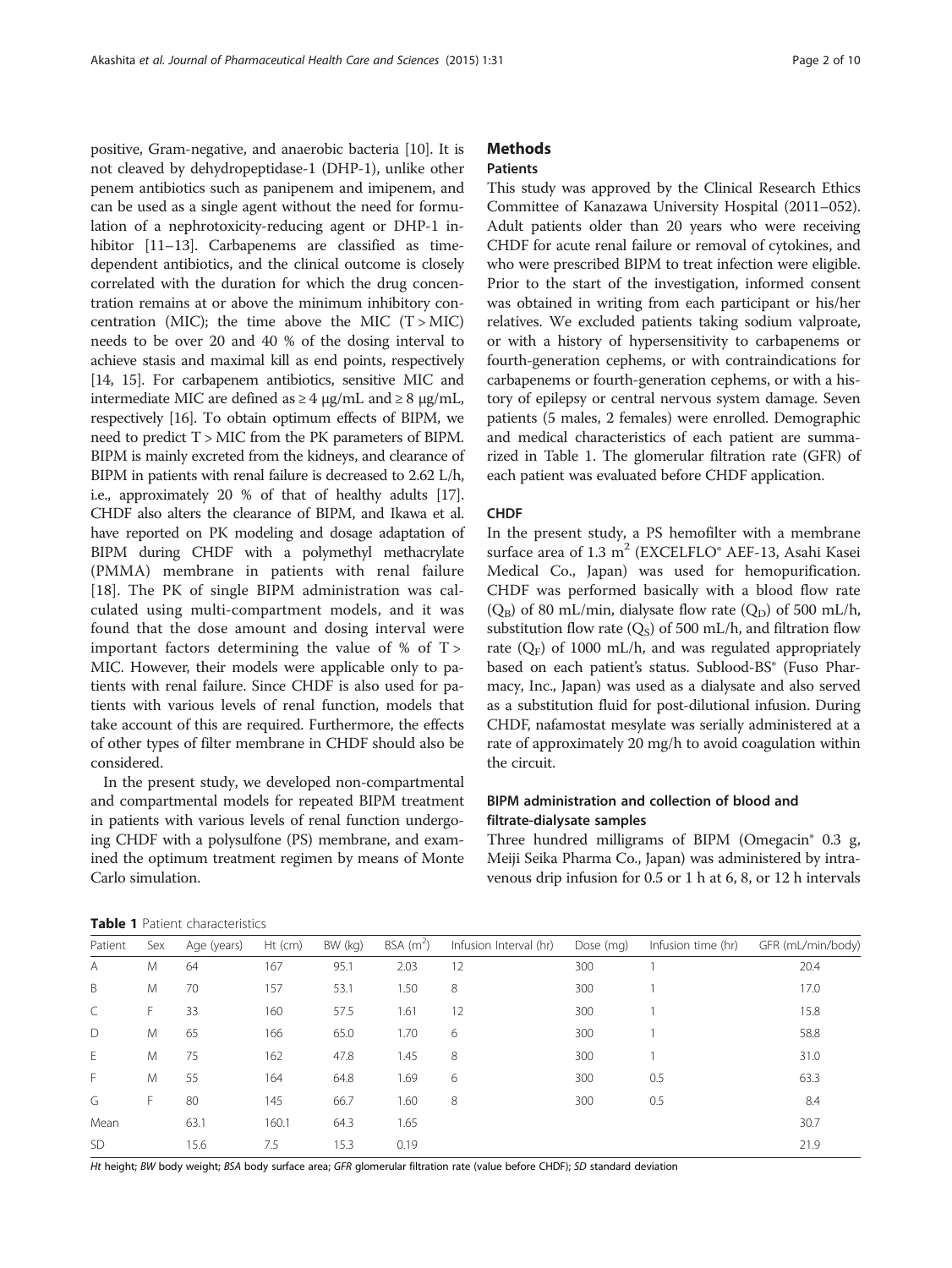(Table [1](#page-1-0)). Blood samples were taken from the blood access port in the extracorporeal circuit proximal to the filter before dosing, at 0, 0.5, 1, 2, and 4 h after infusion, and just before the next infusion. Filtrate-dialysate (FD) samples were simultaneously collected from the filtrate tube to determine the sieving coefficient (SC) and CHDF clearance. After collection, each blood sample was centrifuged immediately. The plasma and supernatants of FD samples were immediately frozen at −80 °C and stored until assay.

### Method of quantitative analysis of BIPM

Quantitative analysis of BIPM in plasma and FD was performed using high-performance liquid chromatography (HPLC) [[18](#page-8-0)]. Briefly, plasma or FD sample (200 μL) was mixed with 200 μL of 1 M 3-morpholinopropane-1-sulfonic acid buffer. An aliquot (300 μL) was transferred to an ultrafiltration device (Nanosep® Centrifugal Devices 10 K, Pall Life Sciences, USA), and centrifuged at 15,000 g for 15 min at 15 °C. An aliquot of the ultrafiltered solution (20 μL) was injected into an HPLC system (Prominence, Shimadzu Co., Japan) equipped with an Octadecyl silica column (Shim-pack CLC-ODS 5 μm (150 x 6 i.d.), Shimadzu Co., Japan) and a UV detector (232 nm). The mobile phase of 1.5 % acetonitrile and 98.5 % 0.1 M sodium acetate buffer (pH 4.6) was delivered isocratically at a flow rate of 1.0 mL/min. The auto-sampler temperature was set at 4 °C, and the column temperature at 40 °C. The calibration curve was linear from 0.1 to 50  $\mu$ g/mL, and the lower limit of detection was 0.1 μg/mL.

### Calculation of PK parameters of BIPM

Non-compartmental and compartmental analyses were performed using PK analysis software: Numeric Analysis Program for Pharmacokinetics (Napp) ver. 2.31 (Department of Pharmacy, the University of Tokyo Hospital). The area under the BIPM concentration-time curve (AUC) was calculated based on the logarithmic trapezoidal rule. The SC was determined as  $AUC<sub>FD</sub>/AUC<sub>plasma</sub>$ . The  $AUC$ after first administration was calculated from 0 h to infinity, and subsequent AUCs were estimated from 0 h to the start of the next infusion interval, since the half-life of BIPM in healthy persons is 1 h [\[19](#page-8-0)]. The differential equations for mass balances were as follows (Fig. 1):

$$
\frac{dX_1}{dt} = R_{inf} - (k_{10} + k_{12} + k_{13}) \cdot X_1 + k_{21} \cdot X_2
$$
  

$$
\frac{dX_2}{dt} = k_{12} \cdot X_1 - k_{21} \cdot X_2
$$
  

$$
\frac{dX_3}{dt} = k_{13} \cdot X_1 - k_{30} \cdot X_3
$$

where  $X_1$ ,  $X_2$  and  $X_3$  are the amounts of drug (mg) in the central, peripheral and hemofilter compartment,



respectively;  $R_{\text{inf}}$  is the drug infusion rate (mg/hr);  $k_{10}$ and  $k_{30}$  are the elimination rate constant (hr<sup>-1</sup>) from the central compartment and the hemofilter compartment, respectively;  $k_{12}$  and  $k_{21}$  are the intercompartmental transfer rate constants (hr<sup>-1</sup>);  $k_{13}$  is transfer rate constant (hr−<sup>1</sup> ) from the central compartment to the hemofilter compartment.

These equations were used to obtain the following formulas for the drug concentrations (μg/mL) in the central compartment  $(C_1)$  and FD  $(C_3)$  at time t (hr) during and after administration in the steady state:

$$
(i) 0 \leq t \leq T_{\inf}
$$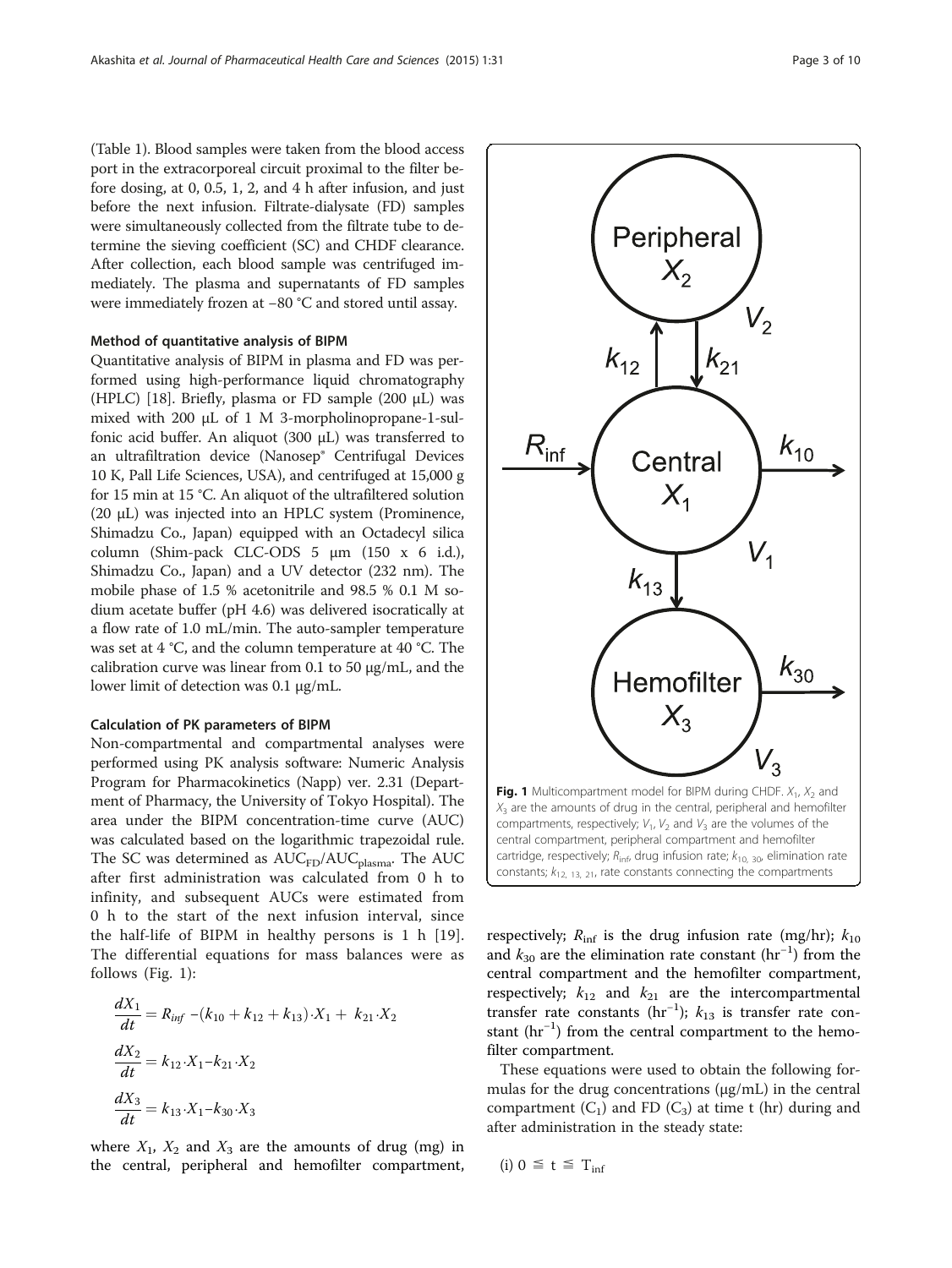$$
C_1 = \frac{R_{inf}}{V_1} \left\{ \frac{(k_{21}-\alpha)}{\alpha(\beta-\alpha)} \left(e^{\alpha \cdot T_{inf}}-1\right) \left(\frac{e^{-\alpha \cdot \tau}}{1-e^{-\alpha \cdot \tau}}\right) e^{-\alpha \cdot t} \right. \\ \left. + \frac{(k_{21}-\beta)}{\beta(\alpha-\beta)} \left(e^{\beta \cdot T_{inf}}-1\right) \left(\frac{e^{-\beta \cdot \tau}}{1-e^{-\beta \cdot \tau}}\right) e^{-\beta \cdot t} \right. \\ \left. + \frac{(k_{21}-\alpha)}{\alpha(\beta-\alpha)} \left(1-e^{-\alpha \cdot t}\right) + \frac{(k_{21}-\beta)}{\beta(\alpha-\beta)} \left(1-e^{-\beta \cdot t}\right) \right\}
$$

$$
C_3 = \frac{R_{inf} \cdot k_{13}}{V_3} \left\{ \frac{(k_{21} - \alpha)}{\alpha(\beta - \alpha)(k_{30} - \alpha)} (e^{\alpha \cdot T_{inf}} - 1) \left( \frac{e^{-\alpha \cdot \tau}}{1 - e^{-\alpha \cdot \tau}} \right) e^{-\alpha \cdot t} \right. \\ \left. + \frac{(k_{21} - \beta)}{\beta(\alpha - \beta)(k_{30} - \beta)} (e^{\beta \cdot T_{inf}} - 1) \left( \frac{e^{-\beta \cdot \tau}}{1 - e^{-\beta \cdot \tau}} \right) e^{-\beta \cdot t} \right. \\ \left. + \frac{(k_{21} - k_{30})}{k_{30}(\alpha - k_{30})(\beta - k_{30})} (e^{k_{30} \cdot T_{inf}} - 1) \left( \frac{e^{-k_{30} \cdot \tau}}{1 - e^{-k_{30} \cdot \tau}} \right) e^{-k_{30} \cdot t} \right. \\ \left. + \frac{(k_{21} - \alpha)}{\alpha(\beta - \alpha)(k_{30} - \alpha)} (1 - e^{-\alpha \cdot t}) + \frac{(k_{21} - \beta)}{\beta(\alpha - \beta)(k_{30} - \beta)} \right\} \\ \times (1 - e^{-\beta \cdot t}) + \frac{(k_{21} - k_{30})}{k_{30}(\alpha - k_{30})(\beta - k_{30})} (1 - e^{-k_{30} \cdot t}) \right\}
$$

 $(ii)t > T_{inf}$ 

$$
C_{1} = \frac{R_{\text{inf}}}{V_{1}} \left\{ \frac{(k_{21} - \alpha)}{\alpha(\beta - \alpha)} \left(e^{\alpha \cdot T_{\text{inf}}} - 1\right) \left(\frac{1}{1 - e^{-\alpha \cdot \tau}}\right) e^{-\alpha \cdot t} + \frac{(k_{21} - \beta)}{\beta(\alpha - \beta)} \left(e^{\beta \cdot T_{\text{inf}}} - 1\right) \left(\frac{1}{1 - e^{-\beta \cdot \tau}}\right) e^{-\beta \cdot t} \right\}
$$
  

$$
C_{3} = \frac{R_{\text{inf}} \cdot k_{13}}{V_{3}} \left\{ \frac{(k_{21} - \alpha)}{\alpha(\beta - \alpha)(k_{30} - \alpha)} \left(e^{\alpha \cdot T_{\text{inf}}} - 1\right) \left(\frac{1}{1 - e^{-\alpha \cdot \tau}}\right) e^{-\alpha \cdot t} + \frac{(k_{21} - \beta)}{\beta(\alpha - \beta)(k_{30} - \beta)} \left(e^{\beta \cdot T_{\text{inf}}} - 1\right) \left(\frac{1}{1 - e^{-\beta \cdot \tau}}\right) e^{-\beta \cdot t} + \frac{(k_{21} - k_{30})}{k_{30}(\alpha - k_{30})(\beta - k_{30})} \left(e^{k_{30} \cdot T_{\text{inf}}} - 1\right) \left(\frac{1}{1 - e^{-k_{30} \cdot \tau}}\right) e^{-k_{30} \cdot t} \right\}
$$

Where  $T_{\text{inf}}$  is the drug infusion time (hr); τ is the inter-dose interval (hr);  $V_1$  is the volume of distribution of the central compartment;  $V_3$  is the blood volume of the hemofilter cartridge; and  $\alpha$  and  $\beta$  are macro rate constants (hr<sup>-1</sup>) expressed as  $\alpha + \beta = k_{12} + k_{21} + k_{10} + k_{13}$ ,  $\alpha\beta = k_{21} \cdot k_{10} + k_{21} \cdot k_{13}$ .

The rate constants  $k_{13}$  and  $k_{30}$  can be expressed as:

$$
k_{13} = \frac{(Q_F + Q_D) \cdot SC}{V_1}
$$

$$
k_{30} = \frac{(Q_F + Q_D)}{V_3}
$$

Where  $Q_F$  is the filtrate flow rate (L/hr);  $Q_D$  is the dialysate flow rate (L/hr).

The clearance in CHDF ( $CL_{CHDF}$ ) was calculated as  $(Q_F + Q_D) \cdot SC$  and the clearance by non-CHDF routes (CL<sub>non-CHDF</sub>) was estimated as  $k_{10} \cdot V_1$ .

We modified the formula of Ikawa et al. [[18](#page-8-0)] to include data obtained not only after the first administration of BIPM, but also those obtained during repeated administration of BIPM. The concentration-time data of BIPM in plasma and FD were concurrently fitted to the multi-compartment model described above.

Glomerular filtration rate (GFR) (mL/min/body) was calculated as follows:

$$
GFR = \frac{eGFR \cdot BSA}{1.73}
$$
  
male :  $eGFR = 194 \cdot Scr^{-1.094} \cdot Age^{-0.287}$   

$$
BSA = \frac{105.29 \cdot Ht^{0.619} \cdot BW^{0.460}}{10,000}
$$
  
female :  $eGFR = 194 \cdot Scr^{-1.094} \cdot Age^{-0.287} \cdot 0.739$   

$$
BSA = \frac{82.84 \cdot Ht^{0.689} \cdot BW^{0.437}}{10,000}
$$

Where eGFR is estimated glomerular filtration rate  $(mL/min/1.73 m<sup>2</sup>)$ ; BSA is body surface area  $(m<sup>2</sup>)$  [\[20\]](#page-8-0); Scr is serum creatinine concentration (mg/dL); Age is given in years; Ht is height (cm); BW is body weight (kg). eGFR was determined just before CHDF application.

### Calculation of the PK/PD breakpoint by Monte Carlo simulation

Monte Carlo simulation was performed with the normal random number generation function of Microsoft® Excel® 2007 (Microsoft, USA). We generated a population parameter set of 10,000 cases using a mean and variance of  $k_{21}$ ,  $V_1$ , α and β obtained by the standard two-stage method (compartmental analysis), thereby generating the BIPM plasma concentration transition of 10,000 cases. After setting the dosing interval and administration time of BIPM in the above formula  $(C_1)$ , the exposure time for which the BIPM plasma concentration remained at the MIC was finally calculated as the cumulative percentage over a 24 h period in the BIPM plasma concentration transition of the 10,000 cases [[21](#page-8-0)–[23](#page-9-0)]. Then, we calculated the number of cases that showed T > MIC of 40 % or more at each PK/PD target value in each regimen. Maximum MIC of more than 80 % was set as the PK/PD breakpoint probability of target attainment (PTA) in each regimen.

### Results

In the present study, no adverse events or laboratory abnormalities were noted that were definitely attributable to BIPM.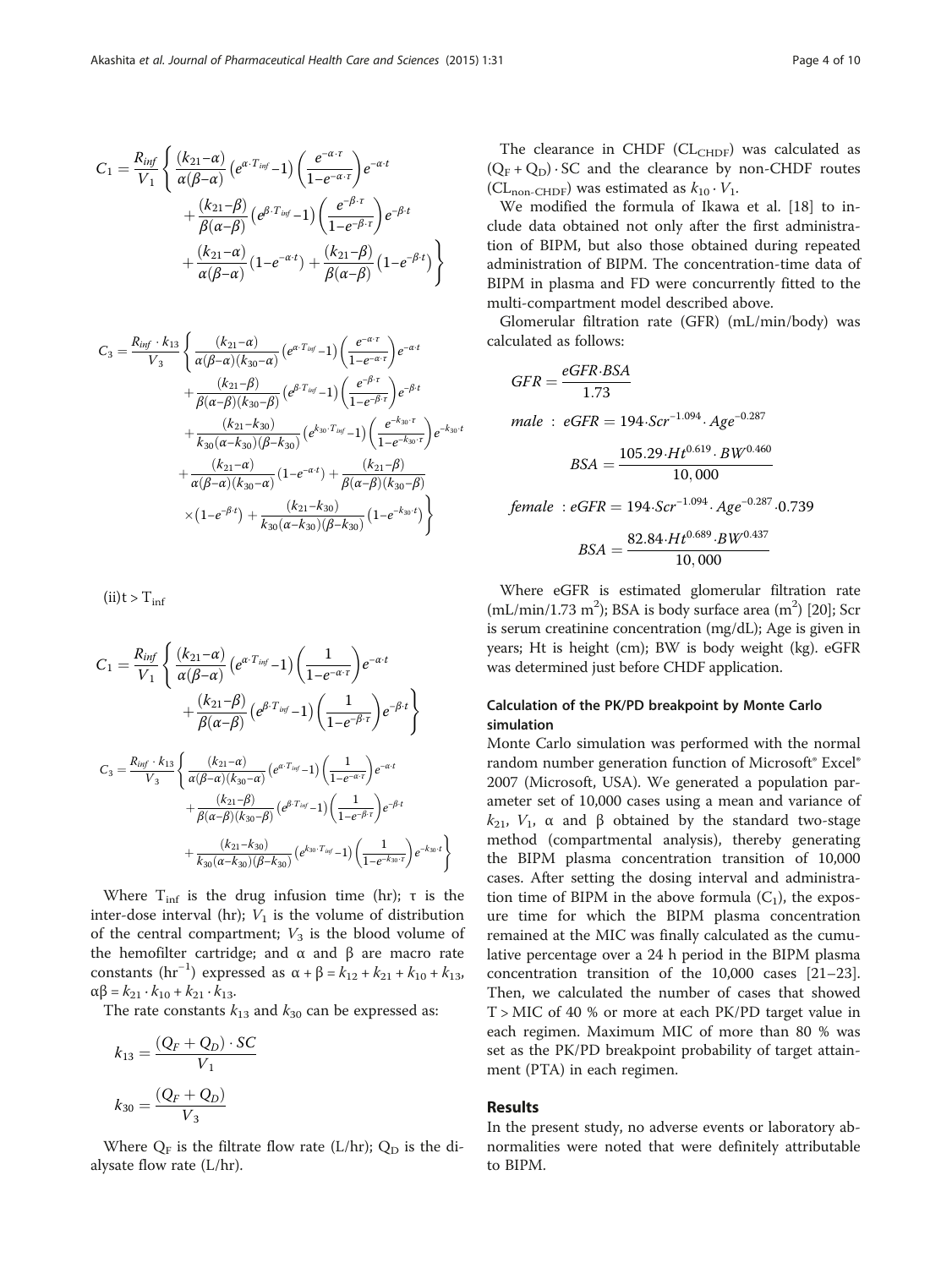SC of the PS membrane was calculated to be  $1.00 \pm$ 0.06 by non-compartmental analysis (Table 2). The PK parameters estimated by compartmental analysis were as follows:  $V_1$ , 13.46 ± 5.29 L;  $k_{12}$ , 0.75 ± 0.71 h<sup>-1</sup>;  $k_{21}$ , 0.95 ± 0.27 h<sup>-1</sup>;  $k_{10}$ , 0.39 ± 0.22 h<sup>-1</sup>; and  $k_{13}$ , 0.13 ± 0.04 h<sup>-1</sup> (Table [3](#page-5-0)). Figure [2](#page-5-0) shows typical fittings between the plasma and FD concentration time curves obtained by compartmental analysis and the real values in Pt. A and Pt. B. Time courses of BIPM concentration in plasma and FD obtained by compartmental analysis in other patients also closely fitted the observed values.  $CL_{CHDF}$ and  $CL_{\text{non-CHDF}}$  were estimated to be  $1.53 \pm 0.10$  L/h and  $4.86 \pm 2.50$  L/h, respectively. The inter-individual variation in  $CL_{non-CHDF}$  was large. The sum of  $CL_{CDHF}$ and CL<sub>non-CHDF</sub> calculated as  $(Q_F + Q_D) \cdot SC$  and as  $k_{10} \cdot V_1$ , respectively  $[x]$ , and  $CL_{tot}$  obtained by non-compartmental analysis of the plasma BIPM concentration [y] showed a good correlation ( $y = 1.01$  x – 0.02,  $r^2 = 1.00$ ), supporting the validity of the model. As shown in Fig. [3](#page-6-0), the correlation between GFR obtained just before CHDF and CL<sub>non-CHDF</sub> was also high ( $r^2$  = 0.97), and the slope and y-intercept were 1.86 and 1.02, respectively. In this study, the number of patients who showed  $T > MIC_{4 \mu g/mL}$  values of 40 % or more was 6, and one was in the range of 20 to 40 %. Moreover, the number of patients with  $T > MIC_{8\mu g/mL}$  values of more than 40 % was one, and 6 were in the range of 20 to 40 %.

Figure [4](#page-6-0) shows % of  $T >$  MIC values in plasma of patients undergoing CHDF based on the average parameters of the multi-compartment models on various regimens, including different values of infusion time, MIC values, sum of  $Q_F$  and  $Q_D$ , dosage and administration. As  $Q_F + Q_D$  increased, % of T > MIC slightly decreased. In addition, % of  $T > MIC$  for 1 h infusion was higher than that for 0.5 h infusion under the same conditions of  $Q_F + Q_D$  and administration dose. The most effective regimen was 300 mg every 6 h given by 1 h infusion,

with a  $Q_F + Q_D$  value of 1.5 L/h. This method could achieve % of  $T >$  MIC of 82.8 % at MIC = 4  $\mu$ g/mL, and 35.1 % at MIC =  $8 \mu g/mL$ .

Based on Monte Carlo simulation of the case of 0.5 h infusion, the PK/PD breakpoint was 0.5 μg/mL in the regimen of dosage 300 mg every 12 h, and was 1.0 μg/ mL in the regimens of dosage 300 mg every 8 h, dosage 300 mg every 6 h, and dosage 600 mg every 12 h (Fig. [5](#page-7-0)). In the case of 1 h infusion, the PK/PD breakpoint was 1.0 μg/mL in the regimen of dosage 300 mg every 12 h, and 2.0 μg/mL in the regimens of dosage 300 mg every 8 h, dosage 300 mg every 6 h, and dosage 600 mg every 12 h. The PTAs were greater for 1 h infusion than for 0.5 h infusion in all cases. Among them, PTA of the regimen of dosage 300 mg every 6 h showed the highest value (90.2 %). The Japan Society of Chemotherapy defines the clinical breakpoint as more than 80 %, though more than 90 % of the PTA has become a reference value of the PK/PD breakpoint outside of Japan.

### **Discussion**

In this study, we investigated the PK of BIPM using compartmental and non-compartmental analysis in patients undergoing CHDF who had various levels of renal function, and examined the suitability of various administration regimens in terms of PK/PD breakpoint for various bacteria, by means of Monte Carlo simulation.

Ikawa et al. analyzed time courses of BIPM concentration in plasma and FD after single administration in renal failure patients undergoing CHDF [\[18](#page-8-0)]. Here, we aimed to obtain a model to analyze the results of repeated administration of BIPM in patients undergoing CHDF who retained various levels of renal function. Time courses of BIPM concentration in plasma and FD in patients undergoing CHDF closely fitted the observed values, suggesting that the constructed model formula

| Patient      | $\mathsf{AUC}_{0\longrightarrow\tau,\ \mathsf{plasma}}$<br>$(mq \cdot hr/L)$ | $AUC_{0\rightarrow\tau, FD}$<br>$(mq \cdot hr/L)$ | SC   | $CL_{tot}$<br>(L/hr) | $Vd_{ss}$<br>(L) | ∟ <sub>max, plasma</sub><br>$(\mu q/mL)$ | $C_{\text{max}}$ , FD<br>$(\mu q/mL)$ | $\Gamma_{1/2,\mathrm{plasma}}$<br>(hr) | $T_{1/2,FD}$<br>(hr) |
|--------------|------------------------------------------------------------------------------|---------------------------------------------------|------|----------------------|------------------|------------------------------------------|---------------------------------------|----------------------------------------|----------------------|
| A            | 37.7                                                                         | 37.6                                              | 1.00 | 7.96                 | 0.33             | 11.92                                    | 11.29                                 | 3.99                                   | 3.20                 |
| B            | $72.4^a$                                                                     | 79.7 <sup>a</sup>                                 | 1.10 | 4.14                 | 0.46             | 15.93                                    | 12.09                                 | 3.97                                   | 5.43                 |
| $\mathsf{C}$ | 63.2                                                                         | 61.2                                              | 0.97 | 4.75                 | 0.30             | 20.08                                    | 19.43                                 | 3.42                                   | 3.62                 |
| D            | 31.4                                                                         | 29.9                                              | 0.95 | 9.54                 | 0.35             | 12.15                                    | 9.13                                  | 2.05                                   | 2.20                 |
| E            | 54.3                                                                         | 55.3                                              | 1.02 | 5.53                 | 0.33             | 19.42                                    | 19.55                                 | 2.83                                   | 2.73                 |
| $\mathsf{F}$ | 32.2                                                                         | 29.9                                              | 0.93 | 9.32                 | 0.24             | 23.93                                    | 15.37                                 | 1.38                                   | 1.25                 |
| G            | 78.2                                                                         | 79.6                                              | 1.02 | 3.84                 | 0.17             | 25.80                                    | 24.24                                 | 3.39                                   | 3.66                 |
| Mean         |                                                                              |                                                   | 1.00 | 6.44                 | 0.31             |                                          |                                       | 3.00                                   | 3.15                 |
| SD           |                                                                              |                                                   | 0.06 | 2.45                 | 0.09             |                                          |                                       | 0.99                                   | 1.31                 |

Table 2 Pharmacokinetic parameters calculated by non-compartmental analysis

 $AUC_{O\rightarrow\tau,~p}$  plasma area under the plasma concentration-time curve from time 0 to next infusion;  $AUC_{O\rightarrow\tau,~FD}$  area under the filtrate-dialysate concentration-time curve from time 0 to next infusion; SC sieving coefficient (AUC<sub>0→τ, FD</sub>/AUC<sub>0→τ, Plasma); CL<sub>tot</sub> total clearance (300/AUC<sub>0→</sub>τ, plasma); Vd<sub>ss</sub> volume of distribution at the steady</sub> state; C<sub>max,plasma</sub> maximum concentration of BIPM in plasma; C<sub>max, FD</sub> maximum concentration of BIPM in filtrate-dialysate; T<sub>1/2, plasma</sub> elimination half-life of BIPM in plasma;  $T_{1/2, FD}$  elimination half-life of BIPM in filtrate-dialysate; SD standard deviation <sup>a</sup>AUC<sub>0→∞</sub>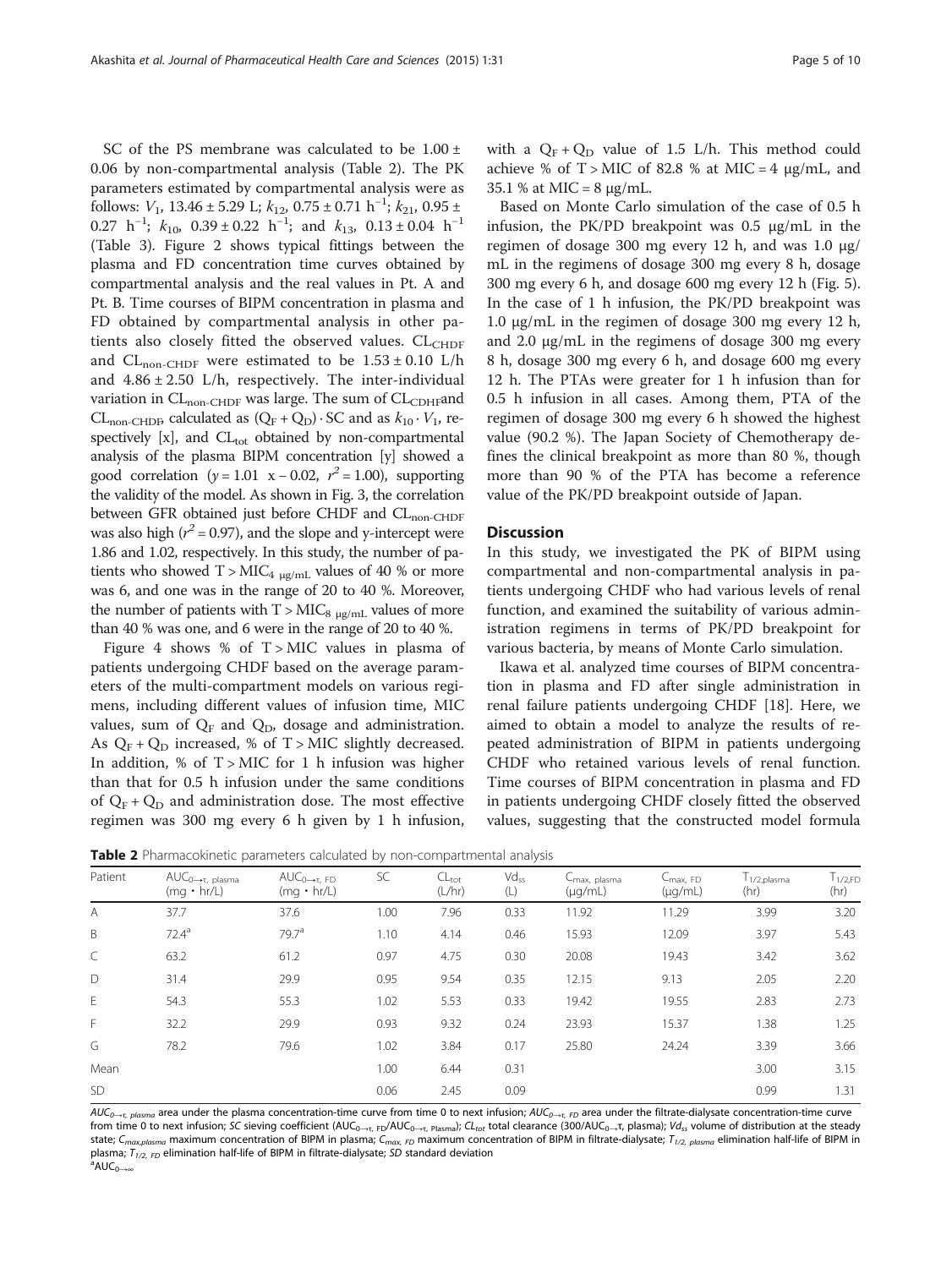| Patient   | $V_1(L)$ | $k_{12}$ (hr <sup>-1</sup> ) | $k_{21}$ (hr <sup>-1</sup> ) | $k_{10}$ (hr <sup>-1</sup> ) | $k_{13}$ (hr <sup>-1</sup> ) | $CL_{CHDF}$ (L/hr) | $CL_{\text{non-CHDF}} (L/hr)$ |
|-----------|----------|------------------------------|------------------------------|------------------------------|------------------------------|--------------------|-------------------------------|
| A         | 11.09    | 2.26                         | 1.10                         | 0.56                         | 0.14                         | 1.53               | 6.24                          |
| B         | 17.45    | 0.33                         | 0.66                         | 0.15                         | 0.09                         | 1.65               | 2.54                          |
| C         | 9.51     | 0.74                         | 0.92                         | 0.33                         | 0.16                         | 1.55               | 3.11                          |
| D         | 23.84    | 0.18                         | 1.13                         | 0.34                         | 0.06                         | 1.43               | 8.04                          |
| E         | 11.74    | 0.26                         | 0.51                         | 0.33                         | 0.14                         | 1.63               | 3.93                          |
| F         | 10.19    | 0.69                         | 1.08                         | 0.78                         | 0.14                         | 1.39               | 7.92                          |
| G         | 10.43    | 0.79                         | 1.25                         | 0.22                         | 0.15                         | 1.53               | 2.27                          |
| Mean      | 13.46    | 0.75                         | 0.95                         | 0.39                         | 0.13                         | 1.53               | 4.86                          |
| <b>SD</b> | 5.29     | 0.71                         | 0.27                         | 0.22                         | 0.04                         | 0.10               | 2.50                          |

<span id="page-5-0"></span>Table 3 Pharmacokinetic parameters of biapenem after intravenous administration of biapenem (300 mg) during CHDF

 $V_1$  Volume of distribution of central compartment;  $k_{12}$  transfer rate constant from central compartment to peripheral compartment;  $k_{21}$  transfer rate constant from peripheral compartment to central compartment;  $k_{10}$  elimination rate constant from central compartment;  $k_{13}$  transfer rate constant from central compartment to filtrate-dialysate side compartment  $(Q_F + Q_D) \cdot SC/V_1$ ; CL<sub>CHDF</sub> clearance by CHDF ( $Q_F + Q_D$ )  $\cdot SC$ ; CL<sub>non-CHDF</sub> clearance by non-CHDF routes (k<sub>10</sub> · V<sub>1</sub>); SD standard deviation

successfully represents the results of repeated administration of BIPM in patients undergoing CHDF. In the present study, SC (indicating penetration from blood to dialyzer) was almost 1.0 for the PS membrane material, which is almost the same as the value for PMMA membrane [[18,](#page-8-0) [24\]](#page-9-0). Thus, there appears to be essentially no difference between PS and PMMA membranes in regard to drug penetration [\[18\]](#page-8-0). These results seem consistent with the characteristics of BIPM, such as low molecular weight and low protein binding rate.

We found a strong correlation between the sum of  $CL$ <sub>non-CHDF</sub> and  $CL$ <sub>CHDF</sub> obtained by compartmental analysis and total clearance obtained by non-compartmental analysis  $(r^2 = 1.00)$ , indicating that the compartment model formula was appropriate. Ikawa et al. reported that  $CL_{CHDF}$  (1.29 ± 0.08 L/h) was almost the same as the sum of  $Q_F$  and  $Q_D$  (1.4 L/h) in CHDF with a PMMA membrane [\[18](#page-8-0)]. Suyama et al. also reported that CL<sub>CHDF</sub>  $(1.28 \pm 0.14 \text{ L/h})$  was almost the same as the sum of  $Q_F$ and  $Q_D$  (1.4 L/h) in CHDF with a PMMA membrane [[24](#page-9-0)]. In this study,  $CL_{CHDF}$  (1.5 ± 0.1 L/h) estimated by compartmental analysis was similar to the sum of  $Q_F$  and  $Q_D$ (1.5–1.7 L/h) in CHDF with a PS membrane. Considering the SC estimated by non-compartmental analysis,  $CL<sub>CHDE</sub>$ of BIPM would be determined by the sum of dialysate flow rate and filtration flow rate. On the other hand,  $CL_{\text{non-CHDF}}$ represents the sum of non-renal clearance and residual renal clearance. Metabolism of BIPM in kidney and other tissues would contribute to CL<sub>non-CHDF</sub>. Nakajima et al. detected two DHP-1 metabolites of BIPM, L-cysteine and L-cystine, in urine, and reported that excretion of urinary metabolites accounted for approximately 15 % of total clearance; these metabolites were not detected in plasma, suggesting that metabolism of BIPM in kidney contributes to residual renal clearance [\[19\]](#page-8-0). DHP-1 is also expressed in the ascending colon and ileum as well as the kidney, and

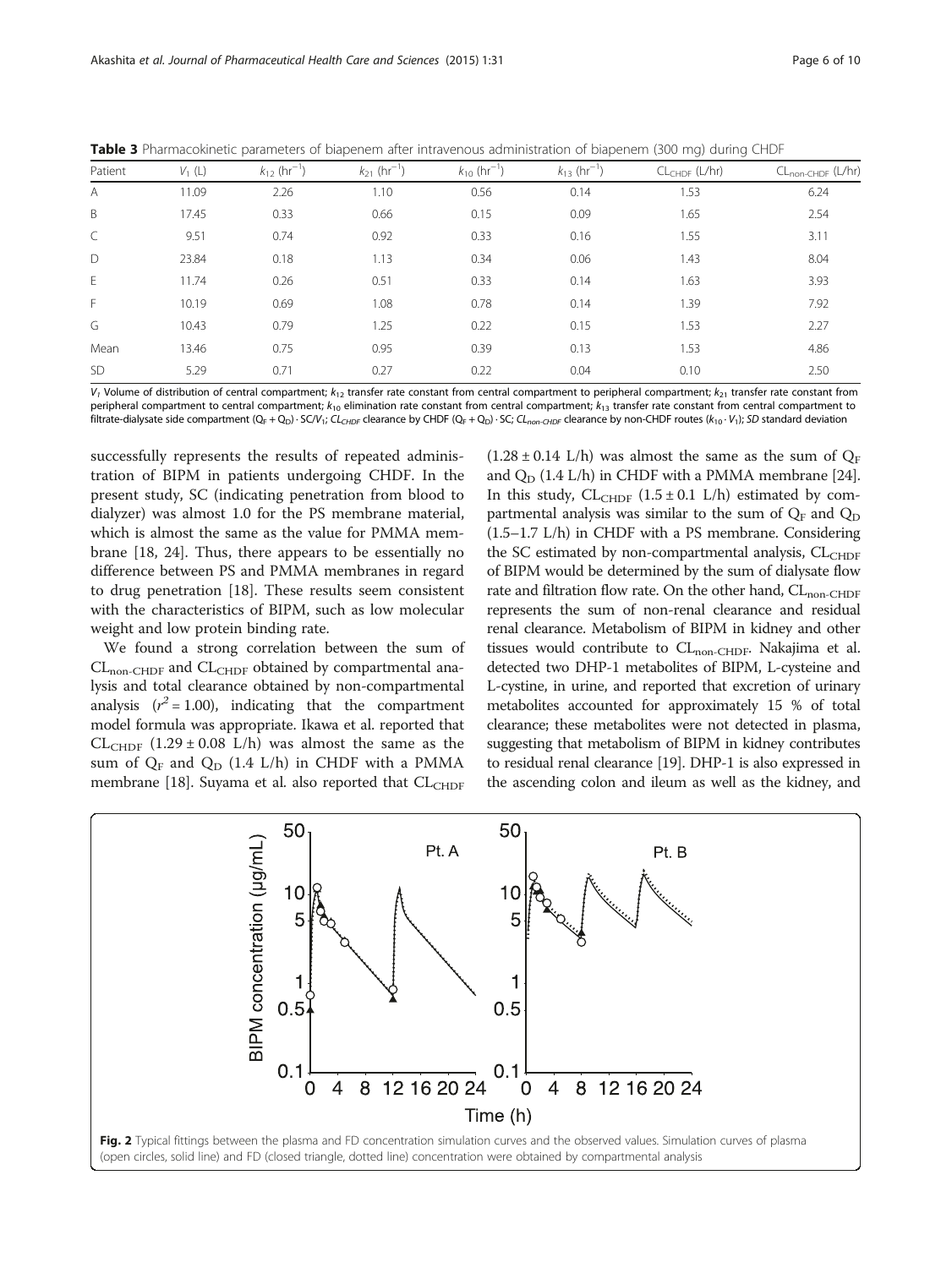the activity of DHP-1 in ileum has been reported to be twice that in kidney, suggesting that non-renal DHP-1 function in ileum would also contribute to non-renal clearance [[25](#page-9-0)]. The relationship between GFR calculated before CHDF application and CL<sub>non-CHDF</sub> was given by  $y = 1.86$  $x + 1.02$  ( $r^2 = 0.97$ ) (Fig. 3), and the y-intercept (1.02 L/h) represents non-renal clearance. Non-renal clearance in healthy adults can be estimated as approximately 3.23 L/h, using reported values of total clearance of BIPM in healthy adults of  $12.9 \pm 1.2$  L/h, and urinary excretion rates of unchanged and changed BIPM of approximately 60 and 15 %, respectively [[19](#page-8-0)]. Nagashima et al. reported that non-renal clearance was  $2.60 \pm 1.55$  L/h in patients with renal failure during dialysis with a PS membrane, while CL<sub>tot</sub> in patients was  $2.62 \pm 0.60$  L/h without HD, so that

 $CL_{tot}$  was the same as non-renal clearance in patients with renal failure [\[17\]](#page-8-0). Non-renal clearance in the present study was a half to one-third of those values. After extracting patients with sepsis from Fig. 3, the y-intercept took a negative value (data not shown), indicating that non-renal clearance would be almost zero in patients with sepsis. In sepsis, hepatic clearance and renal clearance would be diminished owing to the reduced function of systemic organs and impaired blood flow [[26](#page-9-0)], leading to loss of DHP-1 activity in the kidney and other organs. Thus, we consider that the reason why average non-renal clearance in this study was lower than in previous studies is the low values in patients with sepsis.

We investigated the variation in % of  $T > MIC$  based on the average values of the PK parameters obtained by compartmental analysis for different regimens, including dose, dosing interval, infusion time, and CHDF conditions applied in our hospital. The % of  $T > MIC<sub>4 µg/mL</sub>$ was more than 40 % in all regimens of 900 mg or more daily dose, regardless of the CHDF conditions and infusion time. Ikawa et al. also reported that although the regimen of 300 mg every 12 h failed to achieve  $T > MIC_{4 \mu g/mL}$  of more than 40 %, the regimen of 600 mg every 12 h did do so [[18\]](#page-8-0). These results indicate that the minimum dosage regimen required to achieve T >  $MIC_{4\mu g/mL}$  of more than 40 % is 300 mg every 8 h (total amount: 900 mg). On the other hand, no regimen gave % of T >  $MIC_8$  <sub>µg/mL</sub> of more than 40 %, suggesting that these regimens could not achieve the maximal kill end point. However, since the  $%$  of T > MIC values obtained using average PK parameters do not reflect variations of  $CL_{non-CHDF}$  associated with partial



<span id="page-6-0"></span>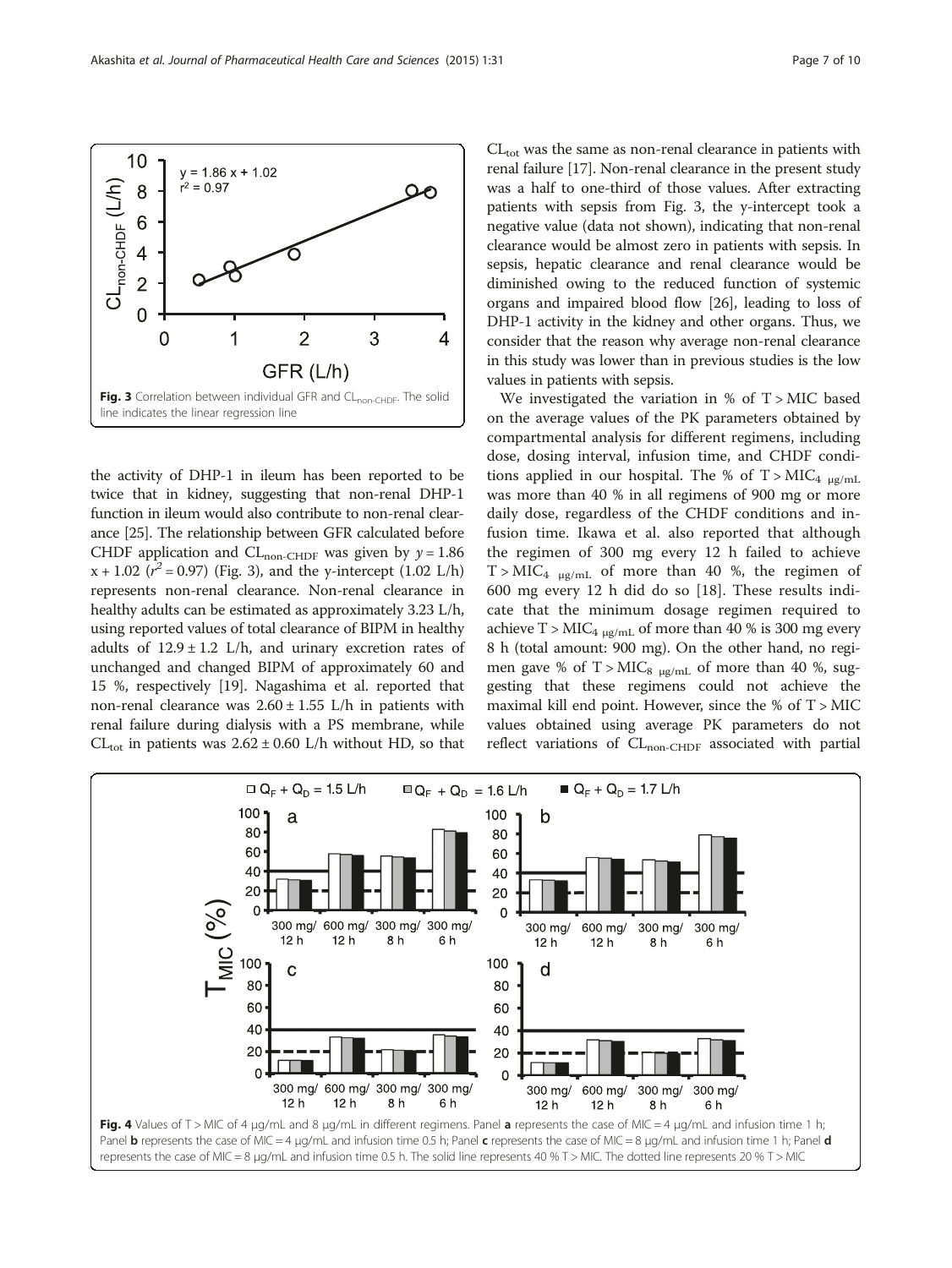<span id="page-7-0"></span>

kidney function, these values may not be adequate as a clinical indicator.

Monte Carlo simulation is a computer modeling process that incorporates variability in pharmacokinetic parameters and the natural MIC distribution within a bacterial population. It can be used to develop interpretive susceptibility criteria based on PK/PD breakpoints [[27](#page-9-0)]. In this study, Monte Carlo simulations with 10,000 cases were performed to examine PK/PD breakpoint using the mean and variance of the PK parameters. As regards infusion time, the PK/PD breakpoint obtained for all regimens with 1 h infusion was higher than that for 0.5 h infusion, suggesting that the 1 h infusion provides a better outcome. In this study, the highest PK/PD breakpoint (over 80 % PTA) was 2 μg/mL with 300 mg every 8 h, 300 mg every 6 h, and 600 mg every 12 h, indicating that these regimens provide a sufficient bactericidal effect in the case of bacteria with MIC<sub>2 μg/mL</sub>, but not MIC<sub>4 μg/mL</sub>. In order to obtain an antimicrobial effect of BIPM towards high MIC bacteria (more than 4 μg/mL), such as Pseudomonas aeruginosa, higher dose administration and an appropriate regimen would be needed, although the maximum permitted dose of BIPM in Japan has been set at 1,200 mg/day. Among the regimens examined in this study, 300 mg every 6 h with infusion for 1 h was the optimal regimen, and PTA at MIC<sub>2</sub>  $_{\mu$ g/mL was 90.2 %. Although maximum MIC more than 80 % is adopted as the PK/PD breakpoint in Japan, most other countries define it as more than 90 % [[27](#page-9-0)], so the regimen of 300 mg every 6 h with infusion for 1 h also meets the international standard for MIC<sub>2</sub>  $_{\mu$ g/mL bacteria. Although the PK/PD breakpoint is expected to

become a decision criterion for individualized and optimized antibacterial therapy, it is focused primarily on the antibacterial agent. In the future, it will be important to take bacterial character into account as well, for example, by means of antimicrobial susceptibility testing and identification of the causative bacteria of infectious diseases.

The present study has several limitations. Firstly, we performed the Monte Carlo simulation using the mean and variance of the PK parameters obtained with the standard two-stage method because of the small number of cases (total, 7 cases), and this might have resulted in overestimation of the inter-individual variation compared to population pharmacokinetics analysis, such as nonlinear mixed effects modelling (NONMEM®). Further, we did not include a parameter of renal function (e.g. GFR or creatinine clearance) in the Monte Carlo simulation, even though BIPM clearance is correlated with renal function. Therefore, as a next step, it would be desirable to identify the PK/PD breakpoint more precisely in patients undergoing CHDF by means of Monte Carlo simulation of BIPM using population pharmacokinetic parameters including renal function (e.g. GFR and creatinine clearance), based on larger numbers of patients with various levels of renal function. In addition, from the viewpoint of clinical applicability, we did not establish that the optimal regimen (300 mg every 6 h with infusion for 1 h) determined by Monte Carlo simulation is safe, because only one patient received the optimal regimen in this study. Therefore, it is impossible to evaluate the safety of optimal regimen. However, the simulated maximum steady-state plasma concentration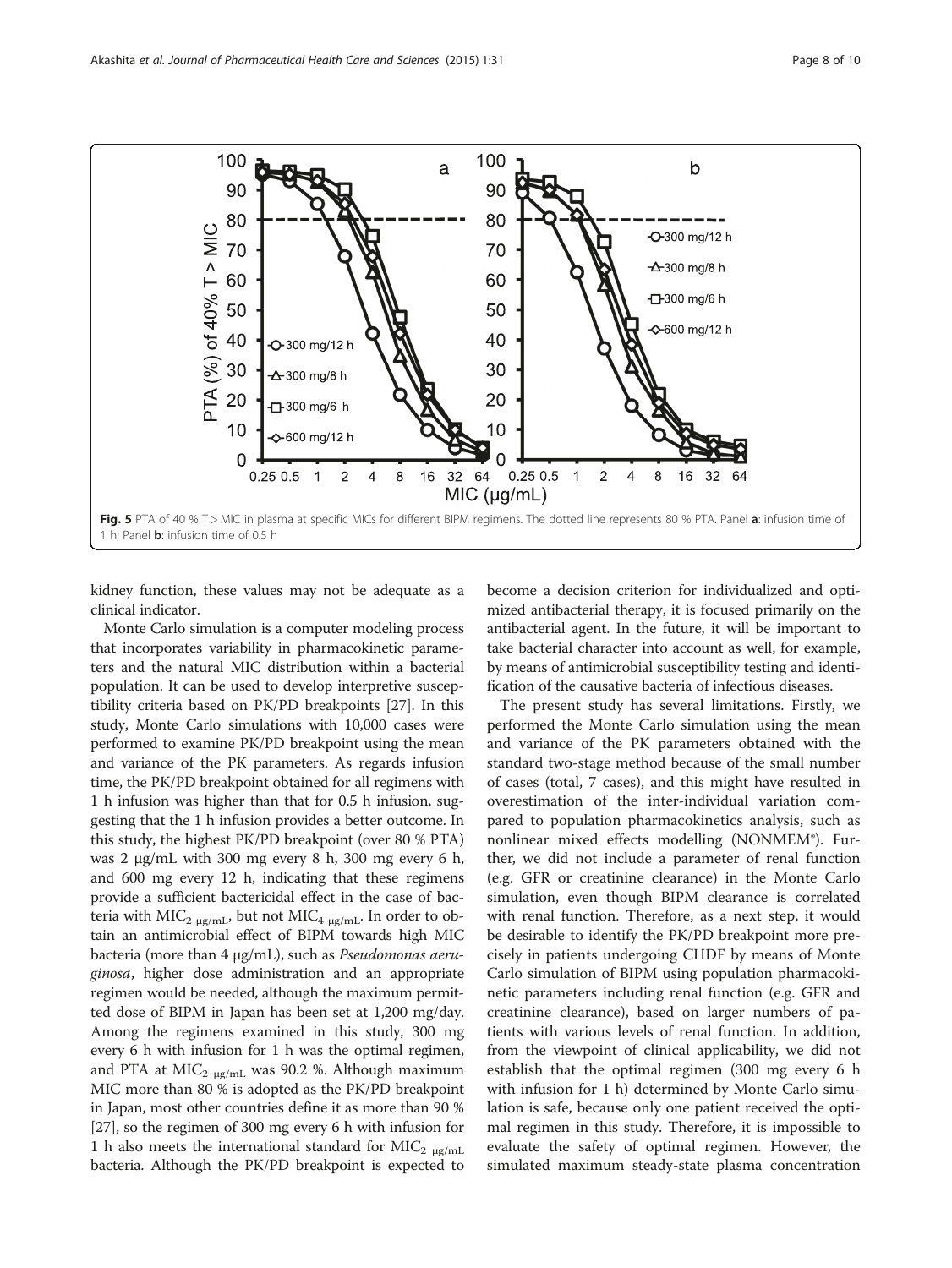<span id="page-8-0"></span>with the optimal regimen in the present study was approximately 11–24 μg/mL. This concentration is lower than the maximum steady-state plasma concentration after administration of 600 mg by 1 h infusion every 12 h in healthy adults  $(32.4 \pm 2.32 \text{ µg/mL})$  [19]. Therefore, it seems likely that the optimal regimen would be safe even in renal dysfunction patients undergoing CHDF. Nevertheless, it will be important to confirm the safety of the optimal regimen, and clinicians should carefully consider the appropriate regimen when administering BIPM to renal dysfunction patients undergoing CHDF, in addition to monitoring for side effects.

### **Conclusions**

In the present study, we used PK modeling to establish the optimal regimen of BIPM in patients with various levels of renal function undergoing CHDF. Clearance of CHDF was determined by the flow rate of dialysate and filtration conditions, since almost BIPM flowed into the dialyzer. The results of Monte Carlo simulation indicated that the regimen of 300 mg every 6 h infusion for 1 h was optimal, compared to other regimens used in our hospital. This regimen showed effective antibacterial activity towards  $MIC<sub>2 µg/mL</sub>$  bacteria.

#### Abbreviations

CHDF: Continuous hemodiafiltration; PK: Pharmacokinetics; BIPM: Biapenem; DHP-1: Dehydropeptidase-1; MIC: Minimum inhibitory concentration; T > MIC: Time above the MIC; PMMA: Polymethyl methacrylate; PS: Polysulfone; GFR: Glomerular filtration rate;  $Q_B$ : Blood flow rate;  $Q_D$ : Dialysate flow rate;  $Q<sub>S</sub>$ : Substitution flow rate;  $Q<sub>F</sub>$ : Filtration flow rate; FD: Filtrate-dialysate; SC: Sieving coefficient; HPLC: High-performance liquid chromatography; Napp: Numeric Analysis Program for Pharmacokinetics; AUC: Area under the concentration-time curve; PTA: Probability of target attainment.

#### Competing interests

This study was supported in part by Meiji Seika Pharma Co. Ltd.

#### Authors' contributions

GA collected samples, performed experiments (HPLC), analyzed data, and drafted the manuscript. YH performed experiments (HPLC) and analyzed data. KI collected samples and analyzed data. KS and KM analyzed data. TS analyzed data, and helped to draft the manuscript. TN designed and coordinated the study, and collected samples. TT designed and coordinated the study. YS designed and coordinated the study, and helped to draft the manuscript. All authors read and approved the final manuscript.

#### Acknowledgements

This work was supported in part by JSPS KAKENHI Grants No. 23590173 and in part by a grant from Meiji Seika Pharma Co., Ltd.

### Author details

<sup>1</sup>Department of Medicinal Informatics, Graduate School of Medical Sciences, Kanazawa University, 13-1 Takara-machi, Kanazawa 920-8640, Japan. 2 Department of Hospital Pharmacy, University Hospital, Kanazawa University, 13-1 Takara-machi, Kanazawa 920-8641, Japan. <sup>3</sup>School of Pharmacy, College of Medical, Pharmaceutical and Health Sciences, Kanazawa University, Kakuma-machi, Kanazawa, 920-1192, Japan. <sup>4</sup>Intensive Care Unit, University Hospital, Kanazawa University, 13-1 Takara-machi, Kanazawa, 920-8641, Japan.

#### Received: 12 June 2015 Accepted: 23 October 2015 Published online: 14 November 2015

#### References

- 1. Murray P, Hall J. Renal replacement therapy for acute renal failure. Am J Respir Crit Care Med. 2000;162:777–81.
- 2. Matsuda K, Hirasawa H, Oda S, Shiga H, Nakanishi K. Current topics on cytokine removal technologies. Ther Apher. 2001;5:306–14.
- 3. Sadahiro T, Hirasawa H, Oda S, Shiga H, Nakanishi K, Kitamura N, et al. Usefulness of plasma exchange plus continuous hemodiafiltration to reduce adverse effects associated with plasma exchange in patients with acute liver failure. Crit Care Med. 2001;29:1386–92.
- 4. Jiang HL, Xue WJ, Li DQ, Yin AP, Xin X, Li CM, et al. Influence of continuous veno-venous hemofiltration on the course of acute pancreatitis. World J Gastroenterol. 2005;11:4815–21.
- 5. Hirasawa H. Indications for blood purification in critical care. Contrib Nephol. 2010;166:21–30.
- 6. Oda S, Sadahiro T, Hirayama Y, Nakamura M, Watanabe E, Tateishi Y, et al. Non-renal indications for continuous renal replacement therapy: Current status in Japan. Contrib Nephol. 2010;166:47–53.
- 7. Trotman RL, Williamson JC, Shoemaker DM, Salzer WL. Antibiotic dosing in critically ill adult patients receiving continuous renal replacement therapy. Clin Infect Dis. 2005;41:1159–66.
- 8. Hidaka S, Goto K, Hagiwara S, Iwasaka H, Noguchi T. Doripenem pharmacokinetics in critically ill patients receiving continuous hemodiafiltration. Yakugaku Zasshi. 2010;130:87–94.
- 9. Pollard TA, Lampasona V, Akkerman S, Tom K, Hooks MA, Mullins RE, et al. Vancomycin redistribution: dosing recommendations following high-flux hemodialysis. Kidney Int. 1994;45:232–7.
- 10. Ubukata K, Hikida M, Yoshida M, Nishiki K, Furukawa Y, Tashiro K, et al. In vitro activity of LJC10,627, a new carbapenem antibiotic with high stability to dehydropeptidase I. Antimicrob Agents Chemother. 1990;34:994–1000.
- 11. Hikida M, Kawashima K, Nishiki K, Furukawa Y, Nishizawa K, Saito I, et al. Renal dehydropeptidase-I stability of LJC 10,627, a new carbapenem antibiotic. Antimicrob Agents Chemother. 1992;36:481–3.
- 12. Yang Y, Testa RT, Bhachech N, Rasmussen BA, Bush K. Biochemical characterization of novel tetrahydrofuranyl 1β-methylcarbapenems: Stability to hydrolysis by renal dehydropeptidases and bacterial β-lactamases, Binding to penicillin binding proteins, and permeability properties. Antimicrob Agents Chemother. 1999;43:2904–9.
- 13. Fukasawa M, Sumita Y, Harabe ET, Tanio T, Nouda H, Kohzuki T, et al. Stability of meropenem and effect of 1β-methyl substitution on its stability in the presence of renal dehydropeptidase I. Antimicrob Agents Chemother. 1992;36:1577–9.
- 14. Craig WA. Pharmacokinetic/pharmacodynamics parameters: rationale for antibacterial dosing mice and men. Clin Infect Dis. 1998;26:1–12.
- 15. Drusano GL. Prevention of resistance: a goal for dose selection for antimicrobial agents. Clin Infect Dis. 2003;36:S42–50.
- 16. Clinical and laboratory standards institute. Performance standard for antimicrobial susceptibility testing; Twenty-second informational supplement. M100-S22. Wayne: Clinical and Laboratory Standards Institute; 2012. p. 1–184.
- 17. Nagashima S, Kozawa O, Otsuka T, Kohno K, Minamoto M, Yokokawa M, et al. Pharmacokinetics of a parenteral carbapenem, biapenem, in patients with end-stage renal disease and influence of hemodialysis. J Antimicrob Chemother. 2000;46:839–42.
- 18. Ikawa K, Morikawa N, Ikeda K, Suyama H. Pharmacokinetic modeling and dosage adaptation of biapenem in Japanese patients during continuous venovenous hemodiafiltration. J Infect Chemother. 2008;14:35–9.
- 19. Nakajima M, Uematsu T, Ueno K, Watanabe K, Nagashima S, Inaba H, et al. Phase 1 study of L-627, biapenem, a new parenteral carbapenem antibiotic. Jpn Pharmacol Ther. 1994;22:255–71.
- 20. Shitara K, Takai M, Ohta M, Wakahara T, Kanehisa H, Fukunaga T, et al. Development of an equation for predicting body surface area based on three-dimensional photonic image scanning. Jpn J Phys Fitness Sports Med. 2009;58:463–74.
- 21. Ikawa K, Morikawa N, Ikeda K, Ohge H, Sueda T. Development of breakpoints of cephems for intraabdominal infections based on pharmacokinetics and pharmacodynamics in the peritoneal fluid of patients. J Infect Chemother. 2008;14:141–6.
- 22. Kuti JL, Dandekar PK, Nightingale CH, Nicolau DP. Use of Monte Carlo simulation to design an optimized pharmacodynamic dosing strategy for meropenem. J Clin Pharmacol. 2003;43:1116–23.